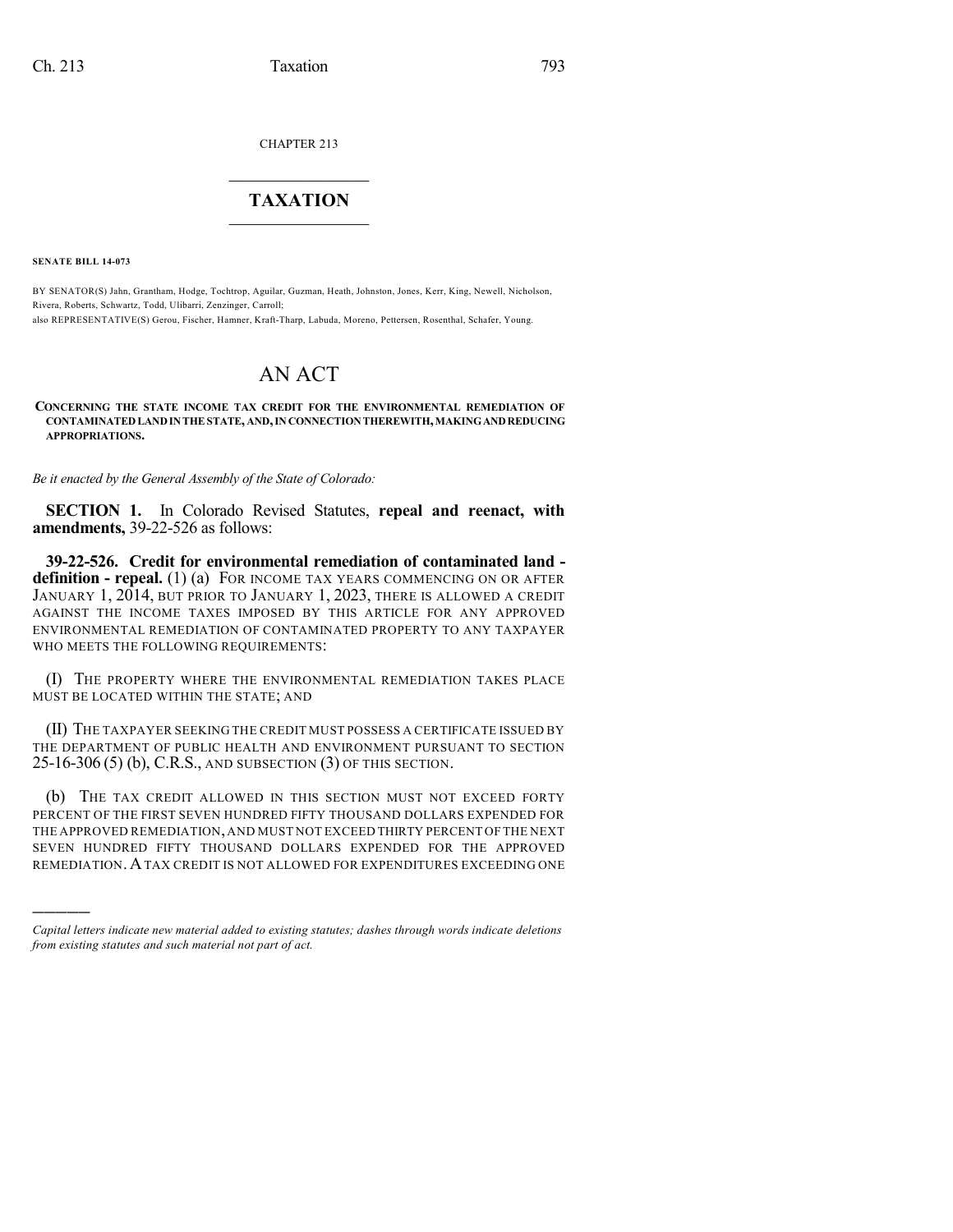MILLION FIVE HUNDRED THOUSAND DOLLARS ON ANY INDIVIDUAL PROJECT.

(c) A CREDIT MUST BE FIRST APPLIED TO TAXES DUE OR TRANSFERRED TO ANOTHER TAXPAYER PURSUANT TO PARAGRAPH (d) OF THIS SUBSECTION (1) NO LATER THAN THE TAX YEAR FOLLOWING THE TAX YEAR IN WHICH THE CERTIFICATION IS PROVIDED TO THE DEPARTMENT PURSUANT TO SECTION  $25$ -16-306(5)(a), C.R.S. IF THE CREDIT ALLOWED BY THIS SECTION EXCEEDS THE TAX OTHERWISE DUE, THE EXCESS CREDIT MAY BE CARRIED FORWARD AND CLAIMED ON THE EARLIEST POSSIBLE SUBSEQUENT TAX RETURN FOR A PERIOD NOT TO EXCEED FIVE YEARS.

(d) A TAXPAYER MAY TRANSFER ALL OR A PORTION OF A TAX CREDIT GRANTED PURSUANT TO THIS SUBSECTION (1) TO ANOTHER TAXPAYER FOR SUCH OTHER TAXPAYER, AS TRANSFEREE,TO APPLY AS A CREDIT AGAINST THE TAXES IMPOSED BY THIS ARTICLE SUBJECT TO THE FOLLOWING LIMITATIONS:

(I) THE TAXPAYER MAY ONLY TRANSFER A PORTION OF THE TAX CREDIT THAT THE TAXPAYER HAS NEITHER APPLIED AGAINST THE INCOME TAXES IMPOSED BY THIS ARTICLE NOR USED TO OBTAIN A REFUND;

(II) THE TAXPAYER MAY TRANSFER A PRORATED PORTION OF THE TAX CREDIT TO MORE THAN ONE TRANSFEREE;

(III) FOR ANY TAX YEAR IN WHICH A TAX CREDIT IS TRANSFERRED PURSUANT TO THIS PARAGRAPH (d), BOTH THE TAXPAYER AND THE TRANSFEREE SHALL FILE WRITTEN STATEMENTS WITH THEIR INCOME TAX RETURNS SPECIFYING THE AMOUNT OF THE TAX CREDIT TRANSFERRED. A TRANSFEREE MAY ONLY CLAIM A CREDIT TRANSFERRED PURSUANT TO THIS PARAGRAPH (d) IF THE TAXPAYER'S WRITTEN STATEMENT VERIFIES THE AMOUNT OF THE TAX CREDIT CLAIMED BY THE TRANSFEREE.

(IV) ATRANSFEROR MAY TRANSFER A CREDIT PURSUANT TO THIS PARAGRAPH (d) REGARDLESS OF WHETHER THE TRANSFEROR RECEIVES VALUE IN EXCHANGE FOR THE TRANSFER. THE TRANSFEREE MAY USE THE CREDIT TO PAY, IN WHOLE OR IN PART, THE INCOME TAX OBLIGATION IMPOSED ON THE TRANSFEREE UNDER THIS ARTICLE. THE TRANSFEREE'S USE OF A TAX CREDIT FROM A TRANSFEROR UNDER THIS SECTION TO PAY TAXES OWED IS NOT DEEMED A REDUCTION IN THE AMOUNT OF INCOME TAXES IMPOSED BY THIS ARTICLE ON THE TRANSFEREE.

(V) THE TRANSFEREE SHALL SUBMIT TO THE DEPARTMENT OF REVENUE A FORM APPROVED BY THE DEPARTMENT ESTABLISHING THAT THE TAXPAYER HAS SATISFIED THE REQUIREMENTS OF THIS SECTION. THE TRANSFEREE SHALL ALSO FILE A COPY OF THE FORM WITH THE DEPARTMENT OF PUBLIC HEALTH AND ENVIRONMENT.

(VI) THE TRANSFER OF A TAX CREDIT MUST OCCUR PRIOR TO THE DUE DATE IMPOSED BY THIS ARTICLE, NOT INCLUDING ANY EXTENSIONS, FOR FILING THE TRANSFEREE'S INCOME TAX RETURN;

(VII) A TAX CREDIT HELD BY AN INDIVIDUAL EITHER DIRECTLY OR AS A RESULT OF A DONATION BY A PASS-THROUGH ENTITY, BUT NOT A TAX CREDIT HELD BY A TRANSFEREE UNLESS USED BY THE TRANSFEREE'S ESTATE FOR TAXES OWED BY THE ESTATE, SURVIVES THE DEATH OF THE INDIVIDUAL AND MAY BE CLAIMED OR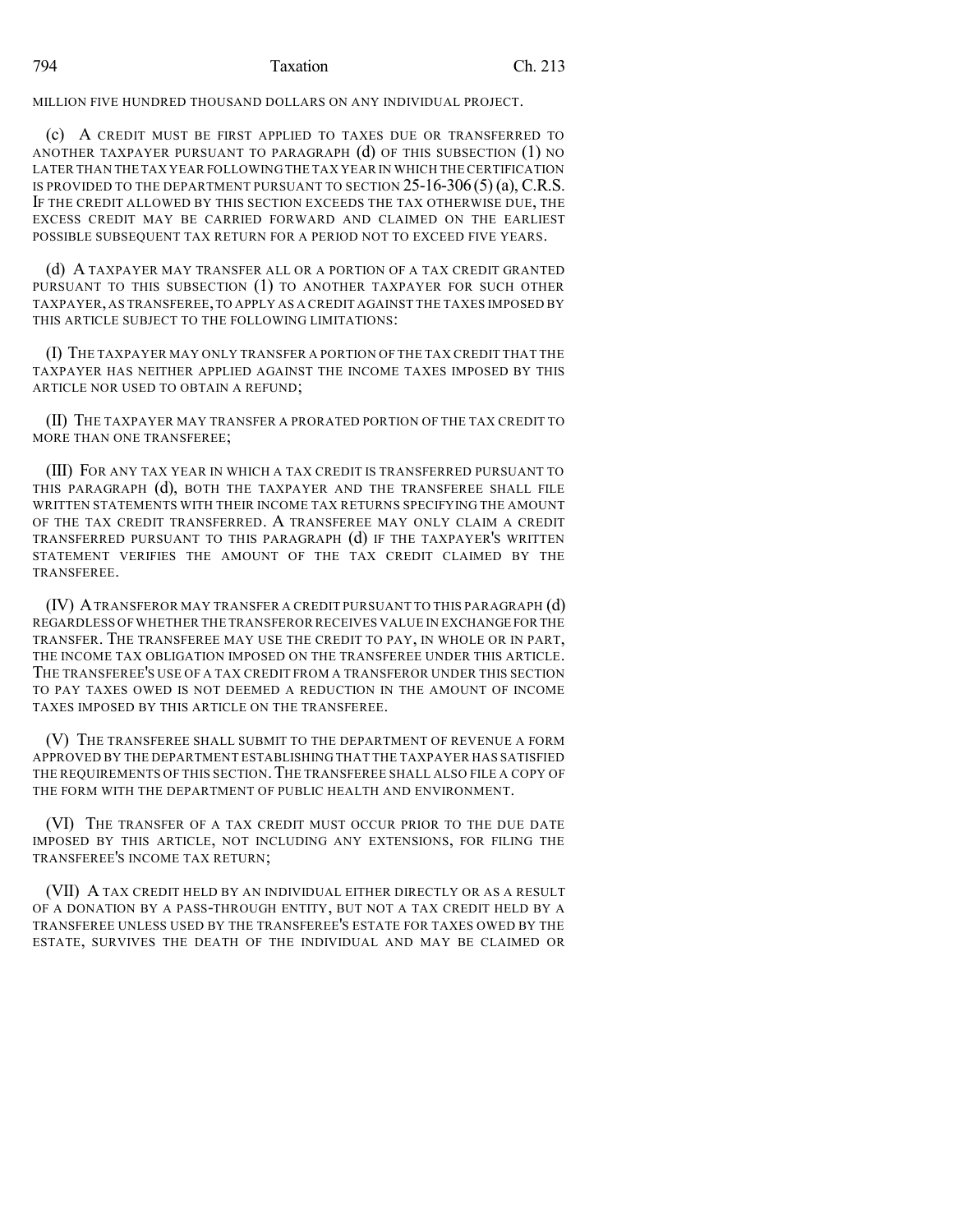### Ch. 213 Taxation 795

#### TRANSFERRED BY THE DECEDENT'S ESTATE;

(VIII) THE TRANSFEROR OF A TAX CREDIT TRANSFERRED PURSUANT TO THIS PARAGRAPH (d) IS THE TAX MATTERS REPRESENTATIVE IN ALL MATTERS WITH RESPECT TO THE CREDIT. THE TAX MATTERS REPRESENTATIVE IS RESPONSIBLE FOR REPRESENTING AND BINDING THE TRANSFEREES WITH RESPECT TO ALL ISSUES AFFECTING THE CREDIT, INCLUDING THE AMOUNTS EXPENDED FOR THE APPROVED REMEDIATION, THE CERTIFICATE ISSUED BY THE DEPARTMENT OF PUBLIC HEALTH AND ENVIRONMENT, NOTIFICATIONS AND CORRESPONDENCE FROM AND WITH THE DEPARTMENT OF REVENUE, AUDIT EXAMINATIONS, ASSESSMENTS OR REFUNDS, SETTLEMENT AGREEMENTS, AND THE STATUTE OF LIMITATIONS. THE TRANSFEREE IS SUBJECT TO THE SAME STATUTE OF LIMITATIONS WITH RESPECT TO THE CREDIT AS THE TRANSFEROR OF THE CREDIT.

(IX) FINAL RESOLUTION OF DISPUTES REGARDING THE TAX CREDIT BETWEEN THE DEPARTMENT OF REVENUE AND THE TAX MATTERS REPRESENTATIVE, INCLUDING FINAL DETERMINATIONS, COMPROMISES, PAYMENT OF ADDITIONAL TAXES OR REFUNDS DUE, AND ADMINISTRATIVE AND JUDICIAL DECISIONS, IS BINDING ON TRANSFEREES.

(X) ANY PERSON WHO HAS CLAIMED A CREDIT OR WHO MAY BE ELIGIBLE TO CLAIM A TAX CREDIT EITHER AS A TAXPAYER OR A TRANSFEREE MAY PETITION THE DEPARTMENT OF REVENUE TO CHANGE THE TAX MATTERS REPRESENTATIVE'S DESIGNATION. THE EXECUTIVE DIRECTOR SHALL PROMULGATE RULES SPECIFYING THE PROCEDURES FOR A CHANGE TO THE TAX MATTERS REPRESENTATIVE'S DESIGNATION WHEN THE EXECUTIVE DIRECTOR DETERMINES THAT THE TAX MATTERS REPRESENTATIVE IS UNAVAILABLE OR UNWILLING TO ACT AS THE TAX MATTERS REPRESENTATIVE. IF THE DEPARTMENT GRANTS THE PETITION, THE NEW TAX MATTERS REPRESENTATIVE SHALL SERVE IN THAT CAPACITY ON AND AFTER THE DATE THE DEPARTMENT GRANTS THE PETITION.

(2) (a) FOR INCOME TAX YEARS COMMENCING ON OR AFTER JANUARY 1, 2014, BUT PRIOR TO JANUARY 1, 2023, THERE IS ALLOWED TO ANY QUALIFIED ENTITY A TRANSFERABLE EXPENSE AMOUNT FOR EXPENSES INCURRED BY THE QUALIFIED ENTITY IN PERFORMING APPROVED ENVIRONMENTAL REMEDIATION. THE TRANSFERABLE EXPENSE AMOUNT MAY ONLY BE TRANSFERRED TO A TAXPAYER TO BE CLAIMED BY THE TAXPAYER AS A CREDIT PURSUANT TO THE PROVISIONS OF THIS SUBSECTION (2). THE TRANSFERRABLE EXPENSE AMOUNT IS ALLOWED TO ANY QUALIFIED ENTITY THAT MEETS THE FOLLOWING REQUIREMENTS:

(I) THE PROPERTY WHERE THE ENVIRONMENTAL REMEDIATION TAKES PLACE MUST BE LOCATED WITHIN THE STATE; AND

(II) THE DEPARTMENT OF PUBLIC HEALTH AND ENVIRONMENT MUST HAVE ISSUED A CERTIFICATE FOR THE PROPERTY PURSUANT TO SECTION  $25$ -16-306(5)(b), C.R.S., AND SUBSECTION (3) OF THIS SECTION.

(b) THE TRANSFERABLE EXPENSE AMOUNT ALLOWED IN THIS SECTION MUST NOT EXCEED FORTY PERCENT OF THE FIRST SEVEN HUNDRED FIFTY THOUSAND DOLLARS EXPENDED BY THE QUALIFIED ENTITY FOR THE APPROVED REMEDIATION, AND MUST NOT EXCEED THIRTY PERCENT OF THE NEXT SEVEN HUNDRED FIFTY THOUSAND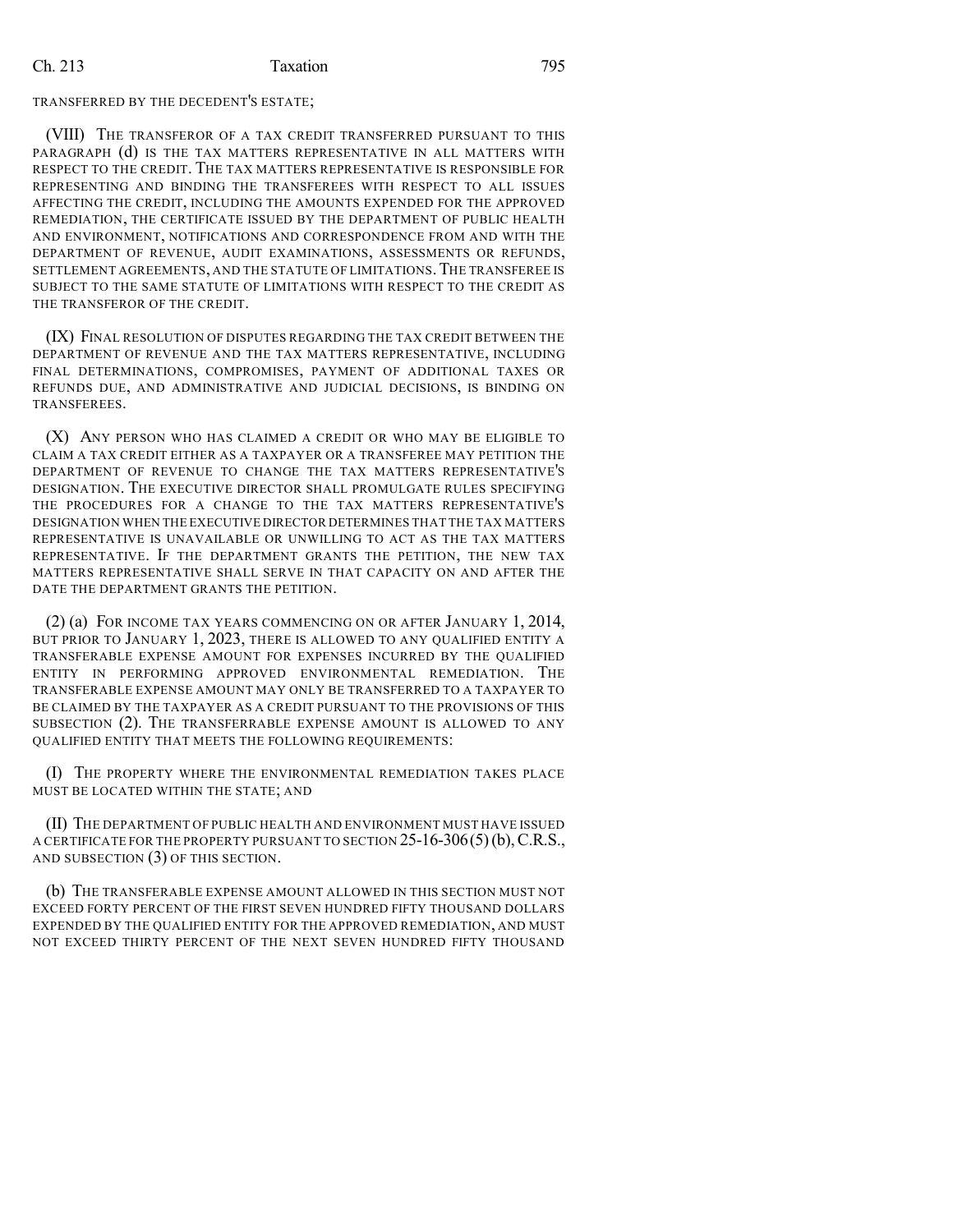796 Taxation Ch. 213

DOLLARS EXPENDED BY THE QUALIFIED ENTITY FOR THE APPROVED REMEDIATION. A TRANSFERABLE EXPENSE AMOUNT IS NOT ALLOWED FOR EXPENDITURES EXCEEDING ONE MILLION FIVE HUNDRED THOUSAND DOLLARS ON ANY INDIVIDUAL PROJECT.

(c) A QUALIFIED ENTITY MAY TRANSFER ALL OR A PORTION OF A TRANSFERABLE EXPENSE AMOUNT ALLOWED PURSUANT TO THIS SUBSECTION (2) TO A TAXPAYER FOR SUCH TAXPAYER, AS TRANSFEREE, TO APPLY AS A CREDIT AGAINST THE TAXES IMPOSED BY THIS ARTICLE SUBJECT TO THE FOLLOWING LIMITATIONS:

(I) THE QUALIFIED ENTITY MAY TRANSFER A PRORATED PORTION OF THE TRANSFERABLE EXPENSE AMOUNT TO MORE THAN ONE TRANSFEREE;

(II) FOR ANY TAX YEAR IN WHICH A TRANSFERABLE EXPENSE AMOUNT IS TRANSFERRED PURSUANT TO THIS SUBSECTION (2), THE QUALIFIED ENTITY SHALL FILE A WRITTEN STATEMENT WITH THE DEPARTMENT OF REVENUE ON A FORM APPROVED BY THE DEPARTMENT OF REVENUE AND THE TRANSFEREE SHALL FILE A WRITTEN STATEMENT WITH THE TRANSFEREE'S INCOME TAX RETURN SPECIFYING THE AMOUNT TRANSFERRED TO THE TRANSFEREE TO BE CLAIMED AS A CREDIT. A TRANSFEREE MAY ONLY CLAIM A CREDIT PURSUANT TO THIS SUBSECTION  $(2)$  IF THE QUALIFIED ENTITY'S WRITTEN STATEMENT VERIFIES THE AMOUNT OF THE TAX CREDIT CLAIMED BY THE TRANSFEREE.

(III) AQUALIFIED ENTITY MAY TRANSFER A TRANSFERABLE EXPENSE AMOUNT TO BE CLAIMED AS A CREDIT BY A TRANSFEREE PURSUANT TO THIS SUBSECTION (2) REGARDLESS OF WHETHER THE QUALIFIED ENTITY RECEIVES VALUE IN EXCHANGE FOR THE TRANSFER. THE TRANSFEREE MAY USE THE CREDIT TO PAY, IN WHOLE OR IN PART, THE INCOME TAX OBLIGATION IMPOSED ON THE TRANSFEREE UNDER THIS ARTICLE.THE TRANSFEREE'S USE OFA TAX CREDIT FROM A QUALIFIED ENTITY UNDER THIS SECTION TO PAY TAXES OWED IS NOT DEEMED A REDUCTION IN THE AMOUNT OF INCOME TAXES IMPOSED BY THIS ARTICLE ON THE TRANSFEREE.

(IV) THE TRANSFEREE SHALL SUBMIT TO THE DEPARTMENT OF REVENUE A FORM APPROVED BY THE DEPARTMENT ESTABLISHING THAT THE TRANSFEREE HAS SATISFIED THE REQUIREMENTS OF THIS SECTION. THE TRANSFEREE SHALL ALSO FILE A COPY OFTHE FORM WITH THE DEPARTMENT OF PUBLIC HEALTH AND ENVIRONMENT.

(V) THE TRANSFER OF A TRANSFERABLE EXPENSE AMOUNT TO A TRANSFEREE MUST OCCUR PRIOR TO THE DUE DATE IMPOSED BY THIS ARTICLE, NOT INCLUDING ANY EXTENSIONS, FOR FILING THE TRANSFEREE'S INCOME TAX RETURN;

(VI) A TAX CREDIT HELD BY A TRANSFEREE'S ESTATE FOR TAXES OWED BY THE ESTATE, SURVIVES THE DEATH OF THE TRANSFEREE AND MAY BE CLAIMED OR TRANSFERRED BY THE DECEDENT'S ESTATE;

(VII) THE QUALIFIED ENTITY THAT TRANSFERS A TRANSFERABLE EXPENSE AMOUNT TO BE CLAIMED AS A CREDIT BY A TRANSFEREE PURSUANT TO THIS SUBSECTION (2) IS THE TAX MATTERS REPRESENTATIVE IN ALL MATTERS WITH RESPECT TO THE CREDIT. THE TAX MATTERS REPRESENTATIVE IS RESPONSIBLE FOR REPRESENTING AND BINDING THE TRANSFEREES WITH RESPECT TO ALL ISSUES AFFECTING THE CREDIT, INCLUDING THE AMOUNTS EXPENDED FOR THE APPROVED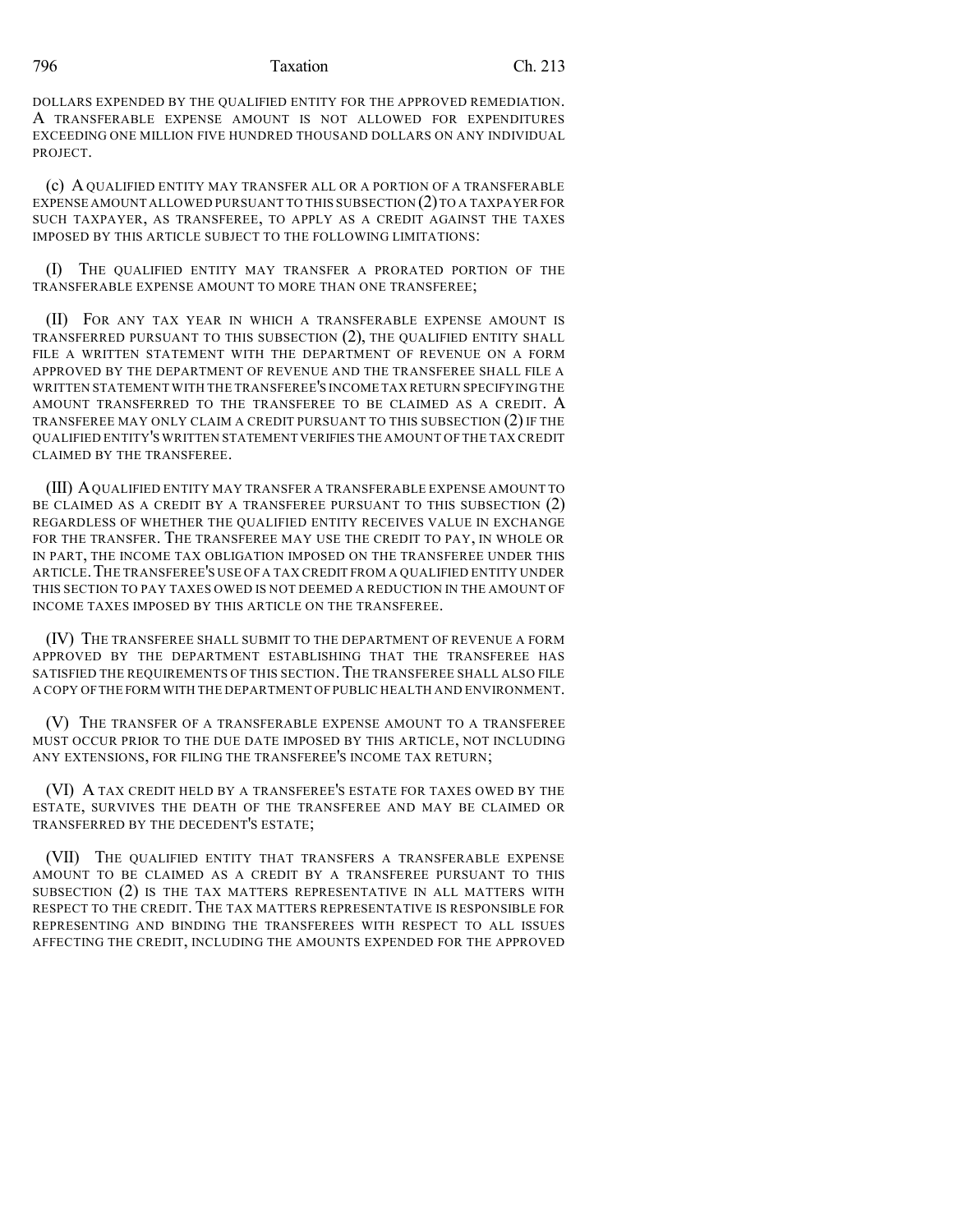### Ch. 213 Taxation 797

REMEDIATION, THE CERTIFICATE ISSUED BY THE DEPARTMENT OF PUBLIC HEALTH AND ENVIRONMENT, NOTIFICATIONS AND CORRESPONDENCE FROM AND WITH THE DEPARTMENT OF REVENUE, AUDIT EXAMINATIONS, ASSESSMENTS OR REFUNDS, SETTLEMENT AGREEMENTS, AND THE STATUTE OF LIMITATIONS.

(VIII) FINAL RESOLUTION OFDISPUTESREGARDING THE TAX CREDIT BETWEEN THE DEPARTMENT OF REVENUE AND THE TAX MATTERS REPRESENTATIVE, INCLUDING FINAL DETERMINATIONS, COMPROMISES, PAYMENT OF ADDITIONAL TAXES OR REFUNDS DUE, AND ADMINISTRATIVE AND JUDICIAL DECISIONS, IS BINDING ON TRANSFEREES.

(d) FOR PURPOSES OF THIS SUBSECTION (2), "QUALIFIED ENTITY" MEANS A COUNTY, HOME RULE COUNTY, CITY, TOWN, HOME RULE CITY, HOME RULE CITY AND COUNTY, OR A PRIVATE NONPROFIT ENTITY THAT IS EXEMPT FROM THE INCOME TAXES IMPOSED BY THIS ARTICLE.

(3) IN ADDITION TO ANY OTHER REQUIREMENTS OF THIS SECTION, A TAXPAYER SHALL SUBMIT A CLAIM FOR A CREDIT AND A QUALIFIED ENTITY SHALL SUBMIT A CLAIM FOR A TRANSFERRABLE EXPENSE AMOUNT TO THE DEPARTMENT OF PUBLIC HEALTH AND ENVIRONMENT. THE DEPARTMENT SHALL ISSUE CERTIFICATES FOR THE CLAIMS RECEIVED IN THE ORDER SUBMITTED. AFTER CERTIFICATES HAVE BEEN ISSUED FOR CREDITS AND TRANSFERRABLE EXPENSE AMOUNTS IN THE AGGREGATE AMOUNT OF THREE MILLION DOLLARS FOR ALL TAXPAYERS AND QUALIFIED ENTITIES COMBINED FOR THE 2014CALENDAR YEARS AND THREE MILLION DOLLARS FOR EACH CALENDAR YEAR THEREAFTER, ANY CLAIMS THAT EXCEED THE AMOUNT ALLOWED FOR THE CALENDAR YEAR SHALL BE PLACED ON A WAIT LIST IN THE ORDER SUBMITTED AND A CERTIFICATE SHALL BE ISSUED FOR USE OF THE CREDIT OR TRANSFERRABLE EXPENSE AMOUNT IN THE NEXT YEAR FOR WHICH THE DEPARTMENT HAS NOT ISSUED CREDIT CERTIFICATES IN EXCESS OF THREE MILLION DOLLARS; EXCEPT THAT NO MORE THAN ONE MILLION DOLLARS IN CLAIMS SHALL BE PLACED ON THE WAIT LIST FOR ANY GIVEN CALENDAR YEAR. THE DEPARTMENT SHALL NOT ISSUE CERTIFICATES FOR ANY CALENDAR YEAR, INCLUDING CERTIFICATES PLACED ON A WAIT LIST FOR THAT YEAR, IN AN AGGREGATE AMOUNT THAT EXCEEDS THREE MILLION DOLLARS.NO CLAIM FOR A CREDIT OR A TRANSFERRABLE EXPENSE AMOUNT IS ALLOWED FOR ANY INCOME TAX YEAR COMMENCING ON OR AFTER JANUARY 1, 2014, UNLESS A CERTIFICATE HAS BEEN ISSUED BY THE DEPARTMENT PURSUANT TO THIS SUBSECTION (3).

(4) THIS SECTION IS REPEALED, EFFECTIVE DECEMBER 31, 2029.

**SECTION 2.** In Colorado Revised Statutes, 25-16-306, **amend** (5) (b) as follows:

**25-16-306. Approval of voluntary clean-up plan - time limits - contents of notice - conditions under which approval is void - expiration of approval.** (5) (b) If the owner is applying for the tax credit provided in section 39-22-526 SECTION 39-22-526 (1), C.R.S., OR TO TRANSFER A TRANSFERABLE EXPENSE AMOUNT PURSUANT TO SECTION 39-22-526(2), C.R.S., the owner shall submit to the department the certification along with an application pursuant to section 25-16-303. The certification shall, in addition to certifying that the plan has been fully implemented, disclose the costs of implementation and include supporting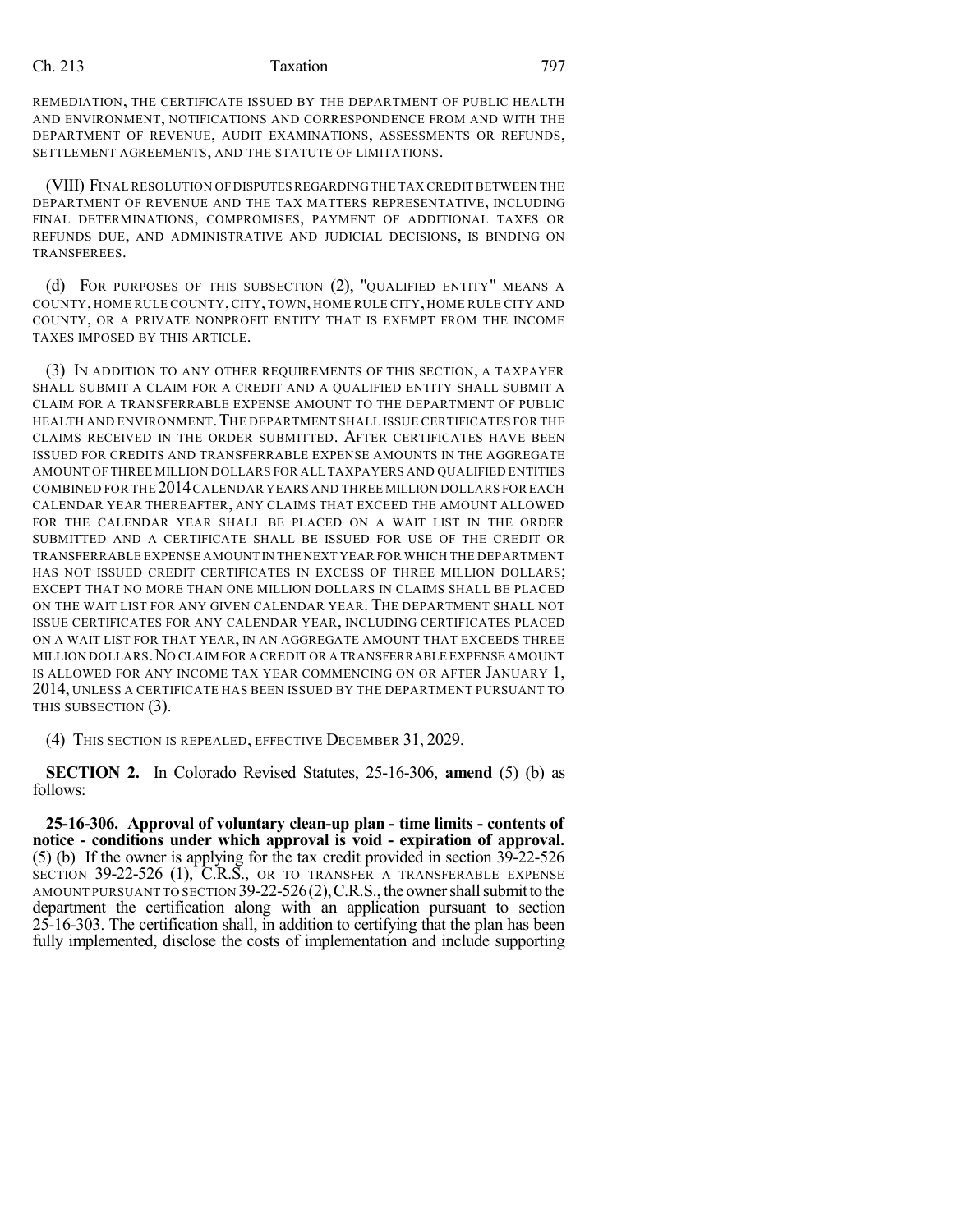798 Taxation Ch. 213

documentation of those costs. The department shall then certify the accuracy of the costs and issue the property owner a certificate stating that the clean-up has occurred and the costs of such clean-up. The property owner may submit this certificate to the department of revenue to claim a tax credit OR TRANSFER A TRANSFERABLE EXPENSE AMOUNT under section 39-22-526 (2) SECTION 39-22-526, C.R.S.

**SECTION 3.** In Colorado Revised Statutes, 39-21-113, **add** (17.7) as follows:

**39-21-113. Reports and returns- rule - repeal.** (17.7) (a) NOTWITHSTANDING ANY OTHER PROVISION OF THIS SECTION, THE EXECUTIVE DIRECTOR MAY REQUIRE THAT SUCH DETAILED INFORMATION REGARDING A CLAIM FOR A CREDIT FOR THE APPROVED ENVIRONMENTAL REMEDIATION OFCONTAMINATED PROPERTY PURSUANT TO SECTION 39-22-526 AND ANY DOCUMENTATION SUBMITTED IN SUPPORT OF THE CREDIT CLAIMED BE GIVEN TO THE DEPARTMENT OF PUBLIC HEALTH AND ENVIRONMENT AS THE EXECUTIVE DIRECTOR DETERMINES IS NECESSARY IN THE PERFORMANCE OF THE DEPARTMENT'S FUNCTIONS RELATING TO THE CREDIT. NOTWITHSTANDING THE PROVISIONS OF PART 2 OF ARTICLE 72 OF TITLE 24, C.R.S., IN ORDER TO PROTECT THE CONFIDENTIAL FINANCIAL INFORMATION OF A TAXPAYER, THE EXECUTIVE DIRECTOR SHALL DENY THE RIGHT TO INSPECT ANY INFORMATION OR DOCUMENTATION REQUIRED IN ACCORDANCE WITH THE PROVISIONS OF THIS SUBSECTION  $(17.7)$ .

(b) NOTWITHSTANDING THE PROVISIONS OF THIS SECTION, THE EXECUTIVE DIRECTOR MAY PROVIDE SUCH DETAILED INFORMATION PERTINENT TO A CLAIM FOR A CREDIT FOR THE APPROVED ENVIRONMENTAL REMEDIATION OF CONTAMINATED PROPERTY PURSUANT TO SECTION 39-22-526 TO TAXPAYERS, INCLUDING TRANSFEREES, WITH CASES INVOLVING COMMON OR RELATED ISSUES OF FACT OR LAW.PERSONS WHO RECEIVE TAXPAYER INFORMATION PURSUANT TO THE PROVISION OF THIS SUBSECTION (17.7) SHALL BE SUBJECT TO THE PROVISIONS OF THIS SECTION, INCLUDING THE LIMITATIONS IN SUBSECTION (4) OF THIS SECTION AND THE PENALTIES IN SUBSECTION (6) OF THIS SECTION REGARDING DISCLOSURE OF TAXPAYER INFORMATION.

**SECTION 4. Appropriation - adjustments to 2014 long bill.** (1) For the implementation of this act, the general fund appropriation made in the annual general appropriation act to the controlled maintenance trust fund created in section  $24-75-302.5$  (2) (a), Colorado Revised Statutes, for the fiscal year beginning July 1, 2014, is decreased by \$3,433,710.

(2) In addition to anyother appropriation, there is herebyappropriated, out of any moneys in the general fund, not otherwise appropriated, to the department of revenue, for the fiscal year beginning July 1, 2014, the sum of \$58,710, or so much thereof as may be necessary, for CITA annual maintenance and support related to the implementation of this act.

(3) In addition to anyother appropriation, there is herebyappropriated, out of any moneys in the hazardous substance response fund created in section 25-16-104.6, Colorado Revised Statutes, and pursuant to section 25-16-303 (4) (c), Colorado Revised Statutes, not otherwise appropriated, to the department of public health and environment, for the fiscal year beginning July 1, 2014, the sum of \$20,000, or so